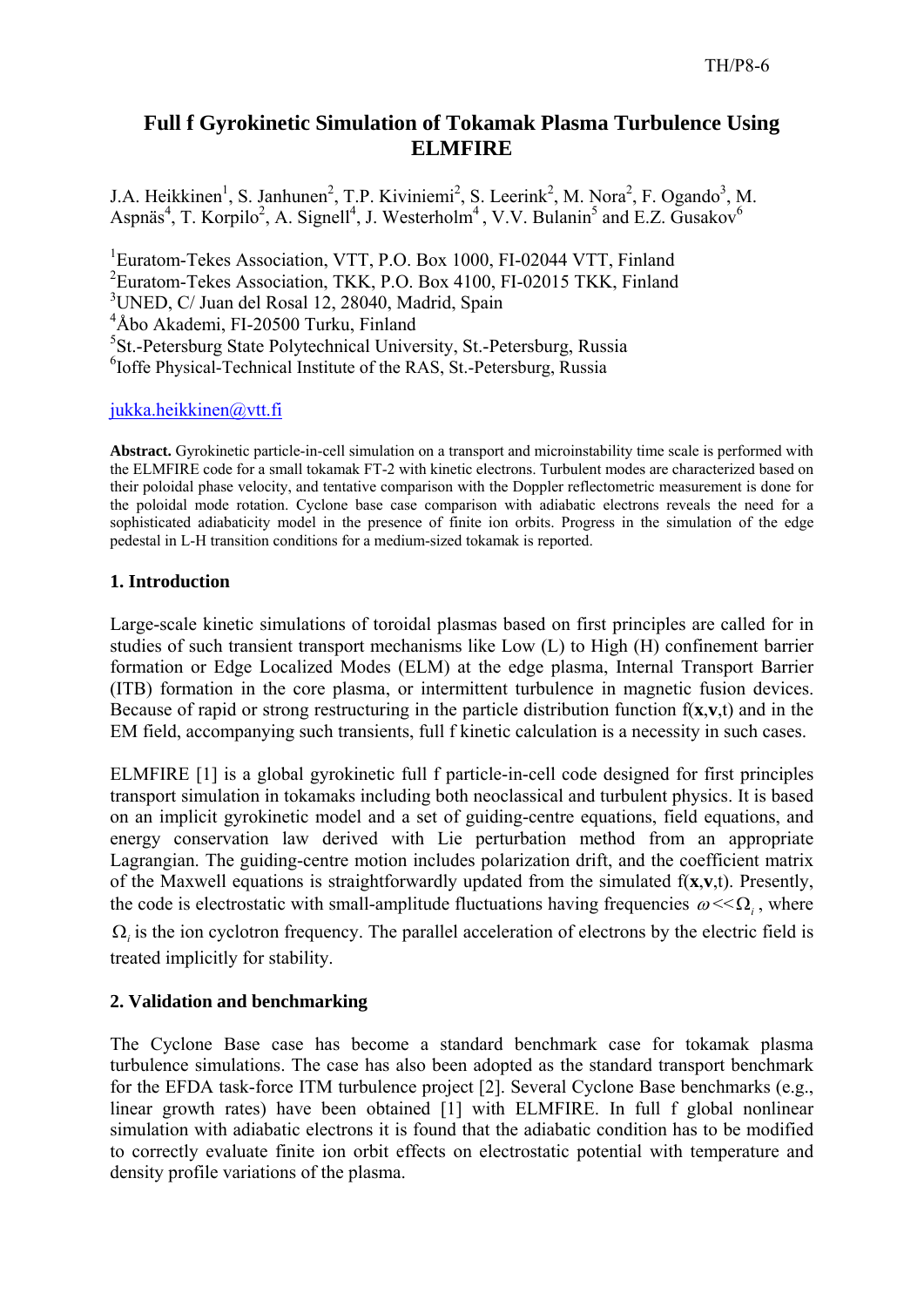Fig.1 shows the ion heat conductivity as a function of time at the mid-radius position of the Cyclone base case with adiabatic electrons. The adiabaticity for the electrons is defined as



Fig.1 Ion heat transport coefficient (in  $m^2/s$ ) as a function of time for the mid-radius position in the *Cyclone Base case.* 

usual with the formula  $n_e = n_0(r)[1 + e(\Phi - \langle \Phi \rangle / kT(r))]$ , where  $\Phi$  is the electrostatic potential and  $n_e$  is the electron density at the same position.  $\langle \Phi \rangle$  is the flux-surface averaged potential. This assumption fixes the radial density profile to  $n_0(r)$  due to quasineutrality condition. It is of interest to note that the ion heat diffusivity saturates at fairly low value (much less than the gyro-Bohm value) after the initial overshoot due to the linear growth phase.



*Fig.2 Evolution of flux-surface averaged radial profiles of ion temperature (in eV) at left and potential at right in the Cyclone base case for adiabatic electrons. Final values are denoted by diamonds.* 

In order to understand this, it is important to note from Fig.2 that the electrostatic potential becomes bipolarly perturbed by the ion temperature profile relaxation. If, for simplicity, one takes the perturbation *a* cos*(r/b)* of the ion orbit half width *w* due to the ion temperature relaxation along the radial direction *r*, the related shrinking and widening of orbits causes an ion density perturbation  $-(aw/3b^2)n_0 \cos(r/b)$ , where  $n_0$  is the unperturbed density at  $r/b = \pi/2$ . Taking into account of the ion polarization, quasineutrality condition gives the potential perturbation -*Ω aB(w/3)* cos*(r/b)*, where *Ω* is the ion cyclotron frequency and *B* is the magnetic field.

We calculate the amplitude -*ΩaBw/3* for the ELMFIRE cyclone base case simulation in Figures 1 and 2. Here,  $B=1.9$  T,  $\Omega = 10^8$  s<sup>-1</sup>, and  $w=2.5$  cm for thermal bananas at radius index 25 (the node of bipolarity  $r/b = \pi/2$ ). The relative ion orbit width perturbation  $a/w$  can be, directly read from the data e.g., at the end of calculation: From the picture of  $T_i$  profile, we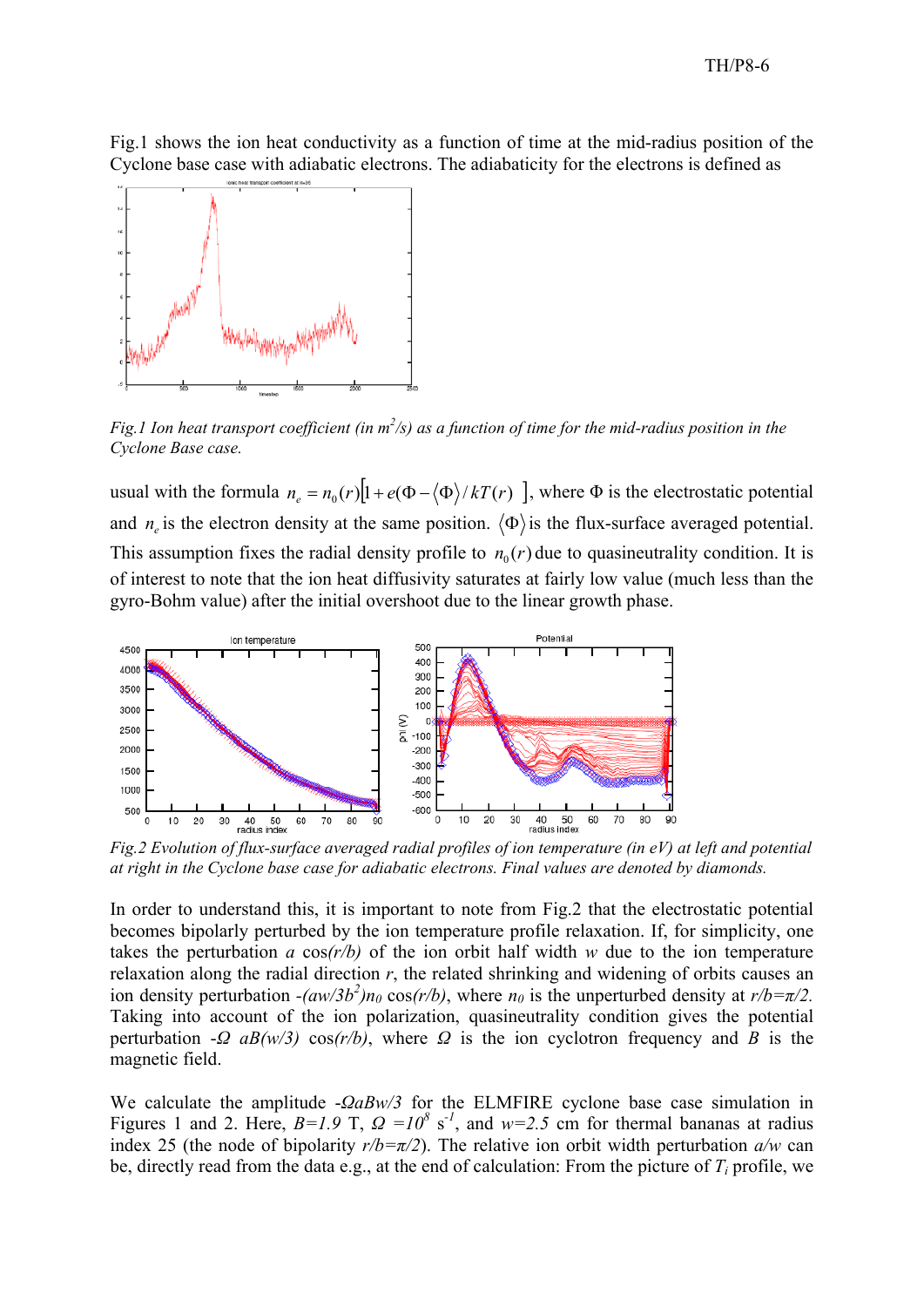read for the perturbation  $T_i$  about *-250* eV at the inner relaxation maximum implying  $a/w =$ *0.035*. If these numbers, and the fraction of trapped ions *0.3*, now are put into our expression of potential perturbation amplitude, we get *500* V at the inner relaxation maximum for the potential perturbation at the end of calculation.

Note that we have a negative *a* at the radius index 10 (negative maximum of perturbation) which means a positive potential maximum at that point. Both the direction and amplitude of the resulting bipolar potential perturbation from ELMFIRE simulation are in fair agreement with this theory.

What matters here is the magnitude of  $T_i$  and its relaxation. The larger  $T_i$  or its relaxation, the larger is the effect. In our Cyclone base simulations, we have taken  $T_i \sim 4000$  eV at the inner edge.  $T_i$  relaxation is also enhanced by the (unphysical) initial transient in ion heat diffusivity in simulations. Thus, for comparison of results from different codes, we have to look at whether the  $T_i$  relaxation is equally strong and  $T_i$  is at the same level (ion orbits wide enough to clearly see the effect). E.g., any effort to keep the inner edge in thermal bath with  $T_i$  fixed there in some codes may mask this effect.

When electrons are kinetic and collisions are taken into account, the above effect can appear only transiently. Collisions take care about the return ion current which neutralizes the charge separation from ion orbit modification sooner or later. Also,  $T_i$  relaxation is now also partially controlled by ambipolar electron/ion radial convection. Convective heat losses do not cause orbit modifications. In kinetic ELMFIRE simulations with collisions, we have not yet seen the effect clearly.

The result means that it is not possible to calculate saturation in the adiabatic limit in the full *f* code unless electron adiabaticity is redefined to prevent charge separation through the ion orbit shrinking/widening (but this may cause other problems) or unless  $T_i$  profile is kept unrelaxed (by some thermal bath or similar ways). In the kinetic case, collisions and electron/ion convection ultimately cancel this charge separation thus preventing any steady potential bipolarity (the latter may appear only transiently for weak collisions).

The fluctuation structures in macroscopic quantities can be studied with help of wavelets. The 2D continuous wavelet transform on a poloidal cross-section enables the extraction of specific structure sizes from the original data. Using isotropic Mexican hat and anisotropic Morlet wavelet functions in the analysis the spatial properties of fluctuation structures of a given scale can be investigated. Furthermore, the fluctuation structures under consideration can be related to a specific simulation phase, e.g. to turbulence, by controlling the threshold value. Combining the wavelet analysis and the time-evolving data we are able to trace the movement of fluctuation structures on a poloidal plane. In addition, the average development of spatial properties can be viewed and compared to the evolution of simulation phases, e.g. to the generation of ITB and H-mode.

In Fig. 3a, as an example of such analysis, the continuous wavelet transform is used to reveal the structures of large-scale density fluctuations after the linear growth has saturated in a Cyclone base case simulation. Furthermore, the time evolution of the number of large-scale density fluctuations induced by turbulence is shown in Fig. 3b. Here, the focus is in the structures, which are of the size of *7* cm.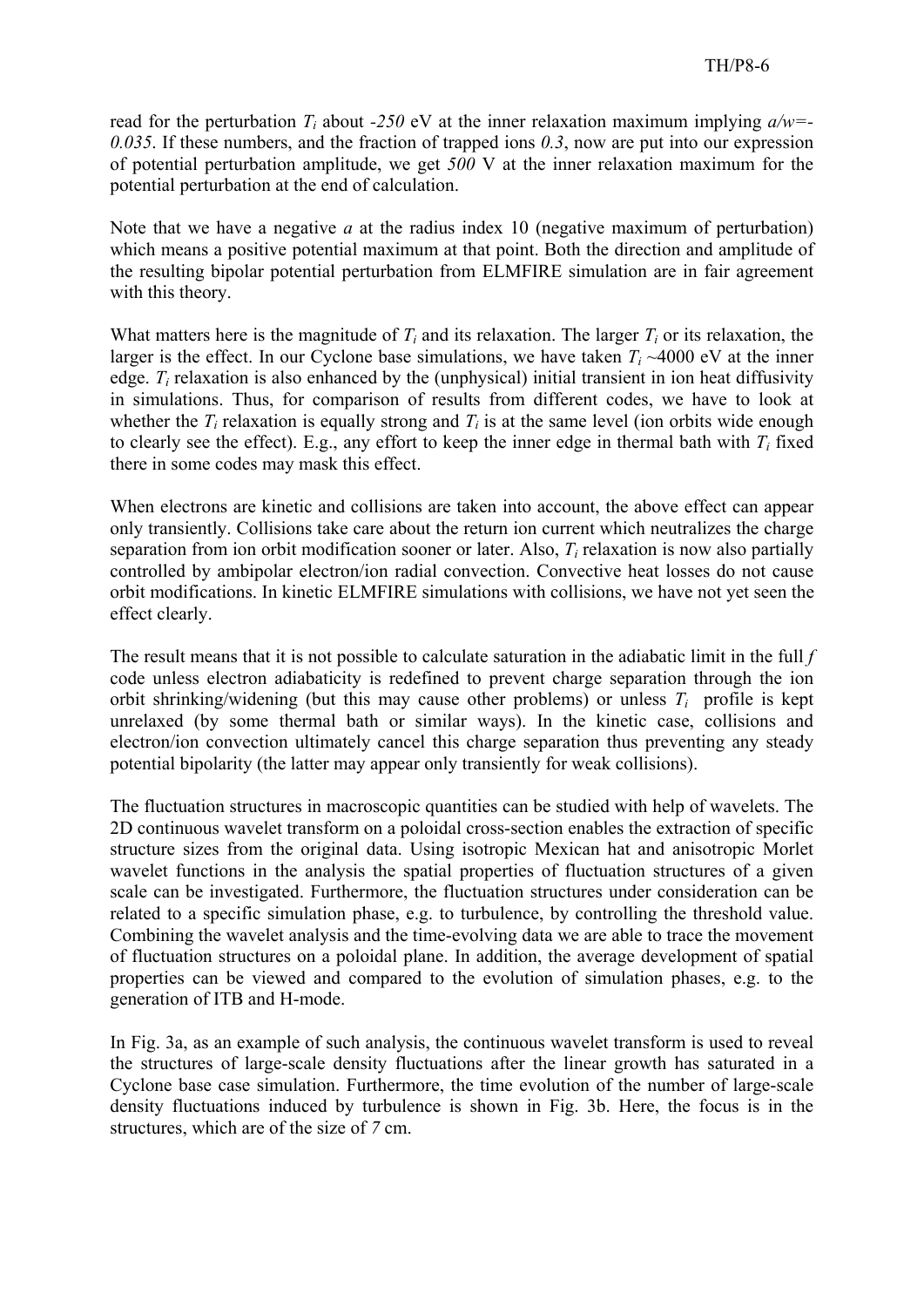



*Figure 3a. The large-scale density fluctuations on a poloidal plane are revealed by using wavelet techniques.* 

*Figure 3b. Turbulence generates and sustains a considerable amount of large-scale fluctuations.* 

#### **3. FT-2 transport simulations with kinetic electrons**

Experimental benchmarking of the ELMFIRE code is performed in co-operation with the small FT-2 tokamak experiment at the Ioffe Institut in St Petersburg. Poloidal velocity obtained from ELMFIRE simulations is compared to experimental results from reflectometer diagnostics [3]. Doppler reflectometry measures the poloidal velocity by evaluation of the rotational velocity from the Doppler frequency shift of back scattered radiation [4] . The output signal of the microwave mixer is given by  $I(t) = \int W(r, \theta) \delta n(r, \theta, t) dr d\theta$  where  $W(r, \theta)$ is the complex spatial weighting function and  $\delta n(r,\theta,t)$  the density fluctuation. The weighting function depends on the antenna and the receptivity of the waves and is obtained by a ray tracing code [4]. In our model the density fluctuations are produced by the ELMFIRE code and the microwave signal I(t) can be reproduced by multiplication and integration of the density fluctuations with the weighting function. Resent comparisons between the experimental and simulated power spectrum of I(t) show good agreements in both the shift of the spectrum as well as the width of the power spectrum. Underlying phenomena causing the poloidal velocity can now be studied with the ELMFIRE code. In figure 4, the simulated  $E_r \times B$ velocity and total poloidal velocity of fluctuations, obtained from correlation studies are shown for typical Ohmic FT-2 parameters [5]. The outer and inner parts show good agreement where in the central part a difference is found. At the central region of the simulation, a contribution of trapped electron mode (TEM) phase velocity has been found from linear mode analysis, explaining the difference in figure 4. The angular frequencies and growth rates obtained from the ELMFIRE linear mode analysis have been successfully benchmarked against the eigenvalue code GS2 [6], see Figure 5. It can be concluded that for the plasma parameters given in [5]  $E_r \times B$  velocity arising from neoclassical and turbulent mechanisms is the main contributor to the Doppler shift of the power spectrum of I(t) at the inner and outer region of the experiment with a medium sized contribution of the modes phase velocity of TE modes at the central region of the simulation.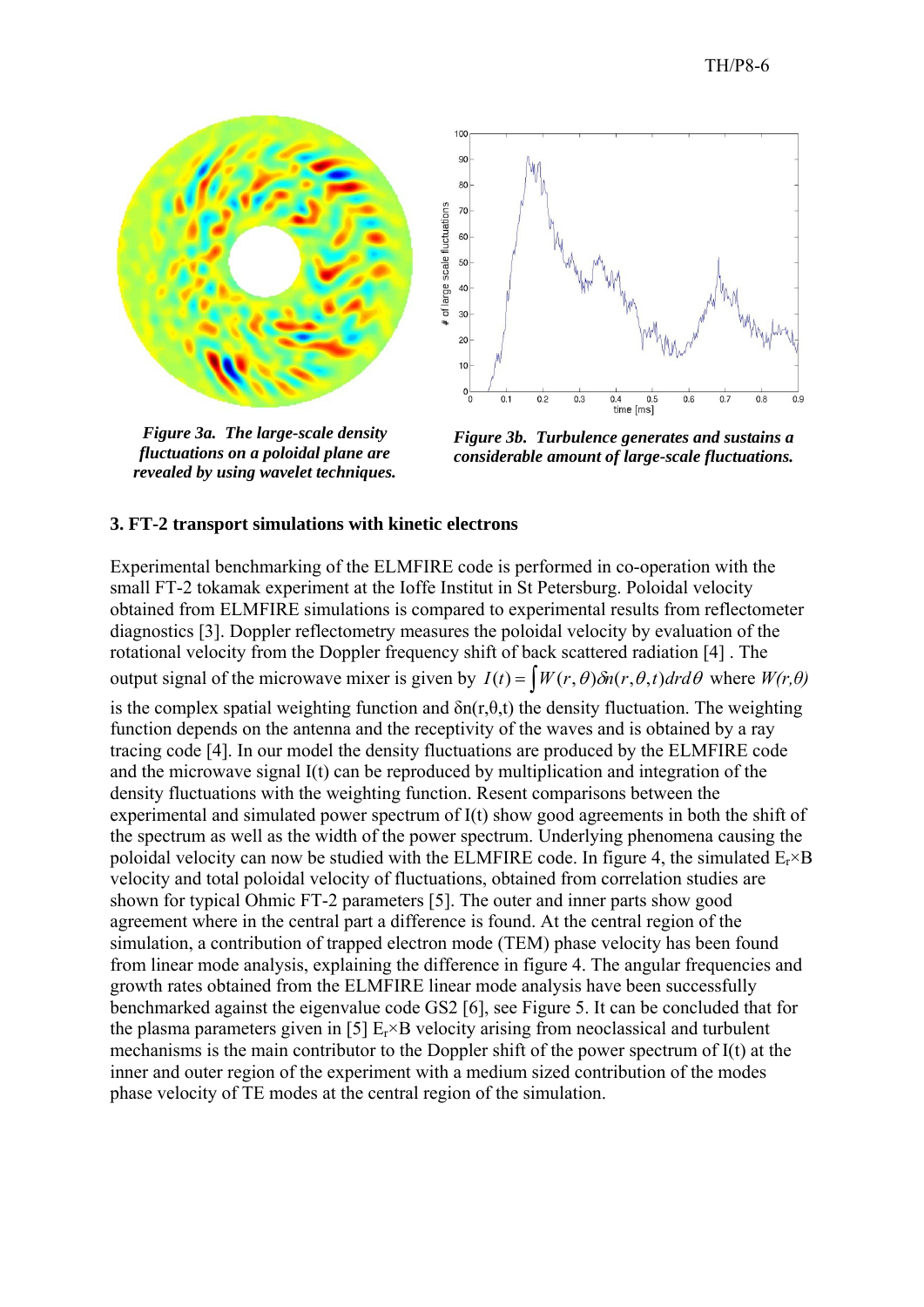

*total poloidal velocity of fluctuations in FT-2. the phase velocity obtained with linear GS2* 



 *calculations.* 

### **4. Code scalability and memory management**

The ELMFIRE code demands powerful computational resources for the typical cases under simulation. Because of the limitations of processor capacities, the code has been prepared and optimized for parallel computation. The standard for communication among processes is MPI, with special care of both memory and disk parallel operations. ELMFIRE has two key tasks that have to be taken care of when doing parallelization: the time advance of particles and the calculation of the matrix corresponding to the discretized girokinetic Poisson equation. The parallelization of particle advance, once calculated the electromagnetic field, is straightforward since at that level particles do not interact among themselves. Particles are just splitted into all available processors, which perform the calculations with perfect scaling.

However the parallelization of the calculation of the electric field, specially the construction of the discretized problem matrix, is a more complicated and has been dealt mainly using two different advanced original techniques. The first technique [7] uses AVL trees for compactly storing the sparse matrix coefficients, which are updated many times during the matrix construction. Therefore AVL is most suitable for being compact, include fast searches and easeness of parallelization. The results of the AVL implementation into ELMFIRE have shown a very good scalability regarding memory distribution, but a heavy non-collective network communication, which may lead to longer computation time.

The second implemented technique is Domain Decomposition [8], which has been programmed for toroidal decomposition of the toroidal system. This technique, as shown in the reference, produces strong memory savings at a negligible (or even favourable) computation time increase. However this technique produces limited improve in parallel scalability since the decomposition is limited to the number of toroidal cells in the system, which in straight-field coordinates is usually low. The code as it is now has achieved good scalability until the few thousand processors, but a combined implementation of both techniques would lead to a still further kick to parallel scalability until high levels  $(\sim 10^4$ procs). We keep in mind that a global simulation of ITER would require this performance or even higher, which has been (and still is) leading our efforts and results towards that direction.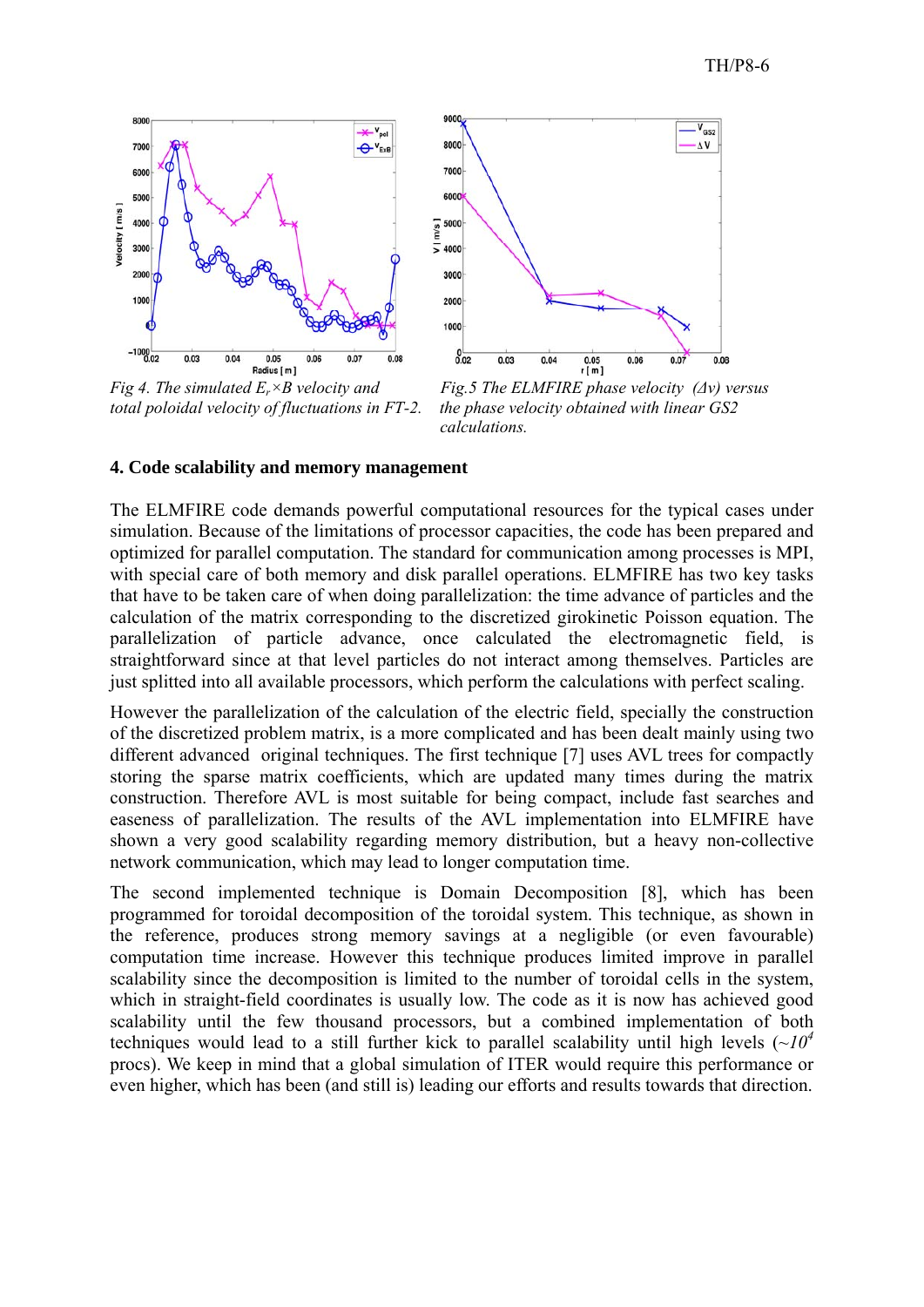

Fig.6 Scalability demonstration with data storage using AVL trees.

### **5. Pedestal simulations in a medium-sized tokamak**

In the L-H transition, a transport barrier is created by external heating, which is considered an important part of the reactor plasma operation. In order to self-consistently simulate a transport barrier generation both neoclassical and turbulence physics as well as proper boundary conditions and heating operator are required and are included in ELMFIRE. It is also important that the numerical techniques in the code are valid in the plasma edge where the gradients are steep and distributions can much deviate from Maxwellian. In [9], such simulations were done for inner plasma of FT-2 tokamak using ELMFIRE which already was very CPU-intensive. Extending such simulation from small to medium size tokamaks is a computational challenge, but is now possible using AVL method with large-scale supercomputing facilities. After latest code optimizations ELMFIRE could be run with 500 processors for a  $100x600x32$  grid using  $500$  particles per cell, acceptable for turbulence saturation studies in reasonably sized annular volumes inside the ASDEX Upgrade toroidal plasma. In typical test runs, however,  $300$  million ions and electrons ( $\sim 4000$  per cell for lower noise level) are followed in a  $30x600x4$  grid with  $10^{-7}$  s time steps. Such simulations run up to  $0.2$  ms in  $48$  hours with  $256$  processors and can be used for tentative analysis although longer simulations  $(I \text{ ms or more})$  are important in order to see orbit effect with more realistic parameters.

In Fig. 7a, typical example of such a simulation is shown. Here, parameters similar as in ASDEX Upgrade are used and plasma is heated strongly in a narrow regime near the inner radius ( $r = 42$  cm) of the simulation regime by letting them collide with a fixed background which is in higher temperature than the test particles. After some 0.02 ms, heat pulse initiated from strong heating at inner edge reach the outer radii. However, in the simulations it is difficult to separate time behaviour of transport coefficients caused by the heating model from the linear growth which will occur even without heating. In Fig. 7b, only a modest poloidal rotation is observed from the correlation analysis of the density data indicating L-mode condition. This rotation is mostly explained by ExB velocity. Near the outer edge where both physics effects and numerical effects due to boundary conditions affect the results discrepancy exists. The shear in poloidal rotation is still below the threshold for strong turbulence suppression unlike observed earlier in [10] where only neoclassical effects were taken into account. However, there the simulation time was long enough to take into account the ion orbit loss mechanism. Also, as real transport time-scale simulations are not yet possible, results maybe sensitive to given initial profiles and more careful checking of the effect of numerical parameters, noise and initialization is needed.